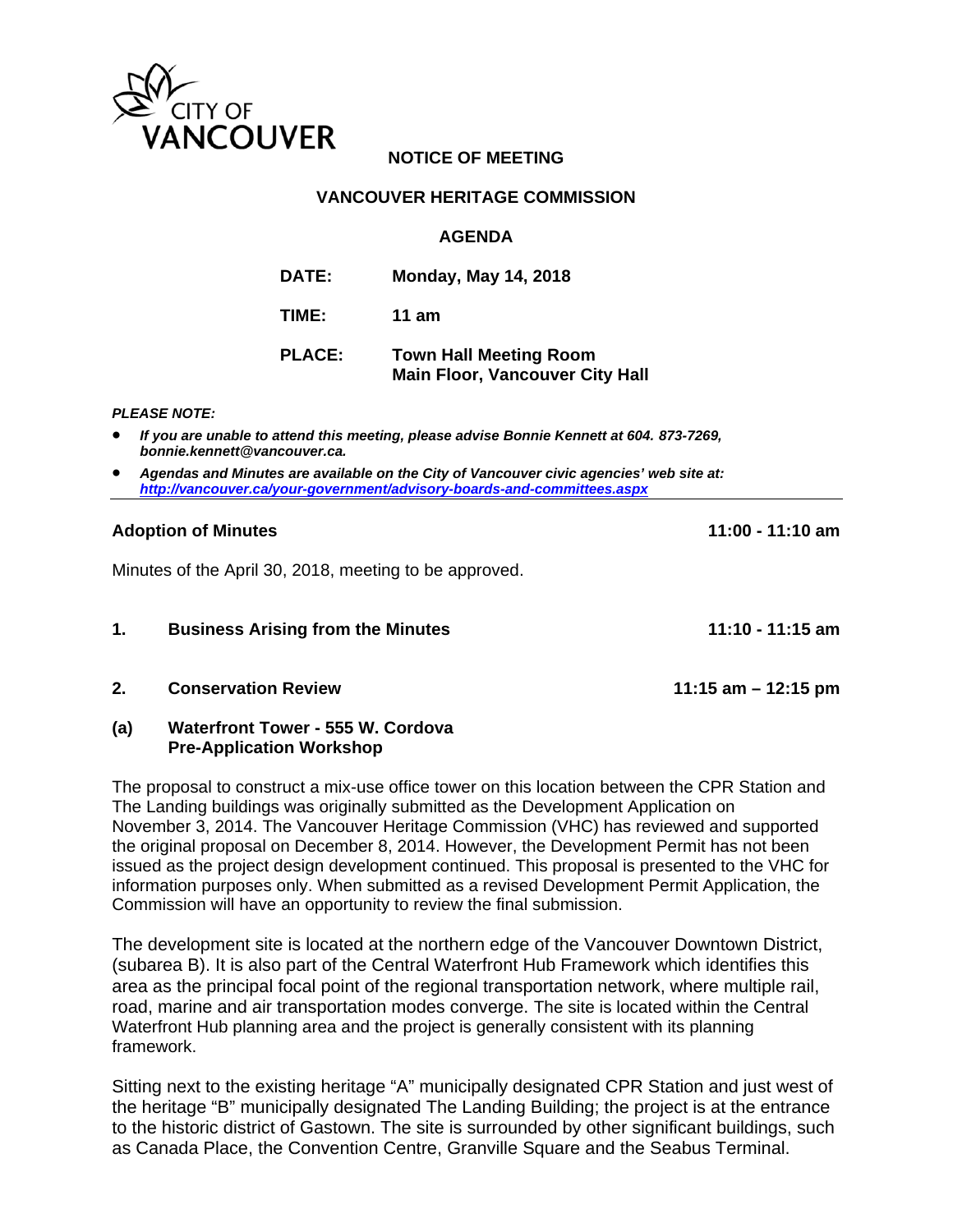The applicable zoning is:

- DD B ZONING DISTRICT, SUB AREA 5
- Max FSR: 9. May be increased for Hotels
- Max Building Height: 91.4m (300ft)
- Height increase to 137.2m (450ft) w/ Permit Board approval
- Site Area: 7,653m2
- Max buildable area: 68,877m2
- Waterfront Station existing area: 17,573m2
- Estimated available area: 51,304m2

The proposed site FSR is 6.46, proposed total FSR area is 49,433 m2 and the proposed maximum height is 114.1m (127.1m geodetic height).

The proponent will present the project, associated Heritage Impact Assessment study, and elaborate on urban design complexities of the site, in particular as they relate to the Central Waterfront Hub Framework. In addition, the proponent will explain how the proposed development responds to the existing historic context, and the proximity of two significant heritage buildings. Planning staff will be in attendance to provide further clarification, as required.

Applicant:

- Laura Jimenez, Architect, Adrian Smith + Gordon Hill Architecture
- Graham Barron, Architect, B+H Architect
- Mathew Cavanaugh Collins, Cadillac Fairview
- Robert Lemon, Heritage Consultant

Staff:

- Jason Olinek, Development Planner
- Zlatan Jankovic, Heritage Planner

# Attachments:

- Waterfront Tower 555 West Cordova Street
- Project package including reduced drawings, Statements of Significance, Heritage Impact Assessment study and architectural/urban design analysis circulated by mail.

# **(b) 349 West Georgia St – Main Post Office – DP-2018-00380 12:15 – 1:15 pm VHR "A" proposed for heritage protection Heritage Conservation Plan**

The proposal has been received to rehabilitate the historic Main Post Office building, listed under category "A" on the Vancouver Heritage Register, by preserving and rehabilitating the building podium, removing the rooftop addition and adding a significant new office use component on top of the existing structure. The massive postal facility occupies entire city block bounded by West Georgia, Homer, Dunsmuir and Hamilton Streets. The overall condition of the building is good, original character-defining elements are present and in good condition, the original commissioned artwork found in the interior and exterior remain intact and in good condition as well.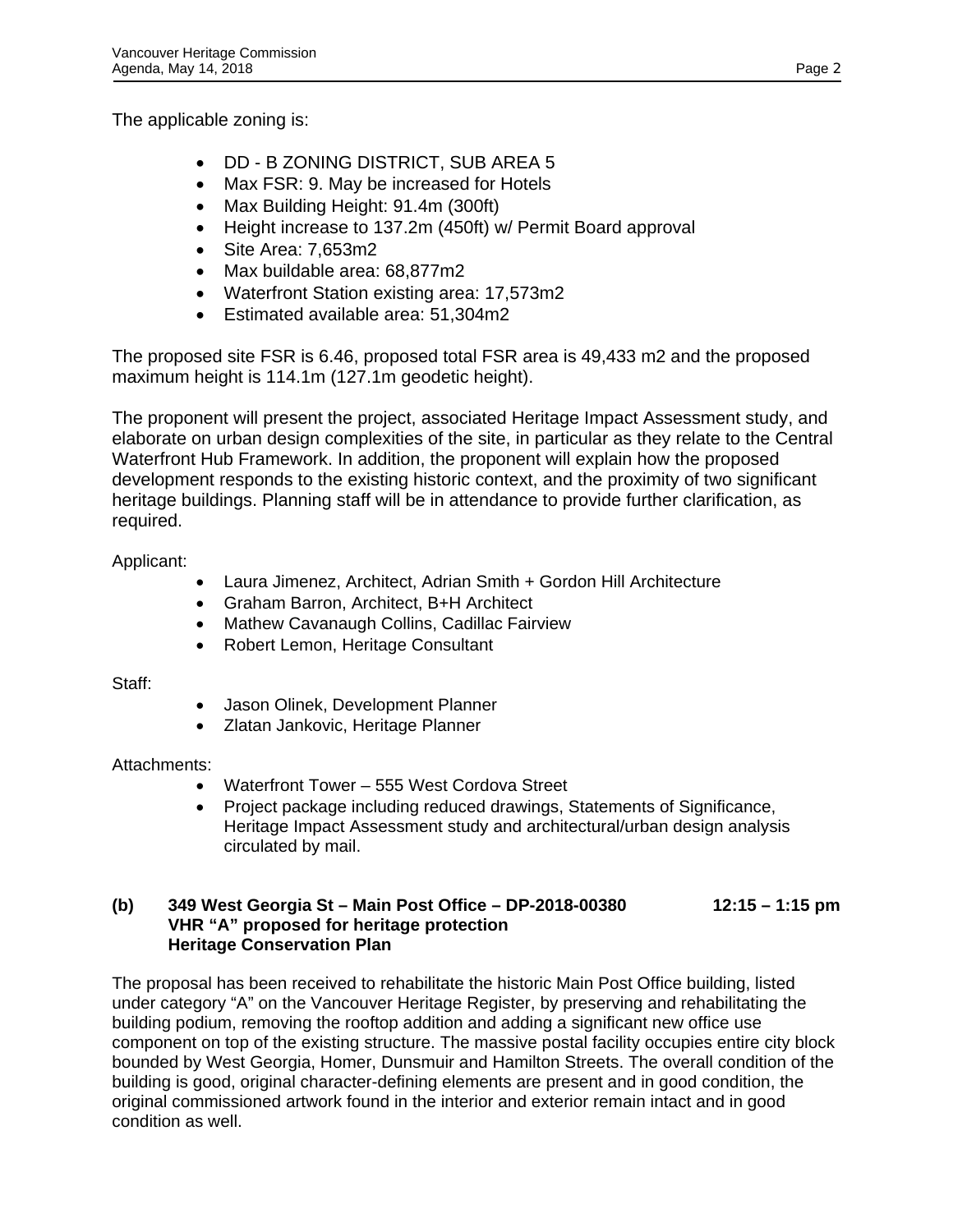The proposed rehabilitation strategy consists of the following major conservation components:

- preservation of the exterior character-defining elements (podium),
- rehabilitation of the exterior walls at ground level and storefronts to allow for streetoriented services and activities,
- preservation and rehabilitation of windows,
- preservation of original canopies,
- rehabilitation of the front plaza along West Georgia Street,
- rehabilitation of the interior space, including significant structural retention and insertion of new floors,
- demolition of the existing three-storey rooftop office block,
- construction of two office towers connected by a double-storey massing above the roofline,
- salvage and repurpose number of interior features,
- relocate and restore an existing painted mural (by Orville Fisher),
- relocate and restore an existing tile mural (by Paul Huba),
- relocate and restore dedicated inscription,
- relocate and restore postman bas-relief,
- preserve two identical 5.8 meter cast-aluminum Arms of Canada by Pearson Iron Works on the primary historic façade.

The applicant has submitted well-developed heritage conservation strategy (Heritage Strategy Set) accompanied with the Conservation Plan dated April 23, 2018, prepared by Donald Luxton and Associates Inc.; both documents being generally consistent with the Standards and Guidelines for the Conservation of Historic Places in Canada. The original drawings of the historic building have also been submitted for reference purposes.

The site is located in the Downtown Area C1, sub-area 4 where zoning permits 7 FSR. The proposed is 10.93 FSR (1,421,795 sf). The Downtown Official Development Plan (ODP) section 3.9 allows for the Development Permit Board to increase the density (FSR) in exchange for heritage conservation (compensation for heritage conservation related costs) subject to prior approval by City Council and heritage designation of the building already listed on the Vancouver Heritage Register. An increase of 3.93 FSR reflects the value of heritage conservation cost as assessed by the City's Real Estate Department. The 3.93 FSR also includes 10% bonus (0.7FSR) for onsite heritage conservation. The South tower is 21 storeys with a geodetic maximum height of 369'-5". The North tower is 22 storeys with a geodetic maximum height of 368'-0". Both towers are well below the maximum allowable height determined by the view cone restrictions.

The Main Post Office building will be designated (protected by a heritage designation by-law) as a condition of the Development Permit.

The applicant will present the proposal, heritage rehabilitation strategy and associated conservation plan. Staff will be in attendance to provide further information, as required.

Issues:

- Heritage rehabilitation strategy for the site, overall approach
- Heritage conservation plan; proposed heritage conservation procedures, specifically for storefronts and windows
- Artwork conservation procedures
- Support for the heritage designation